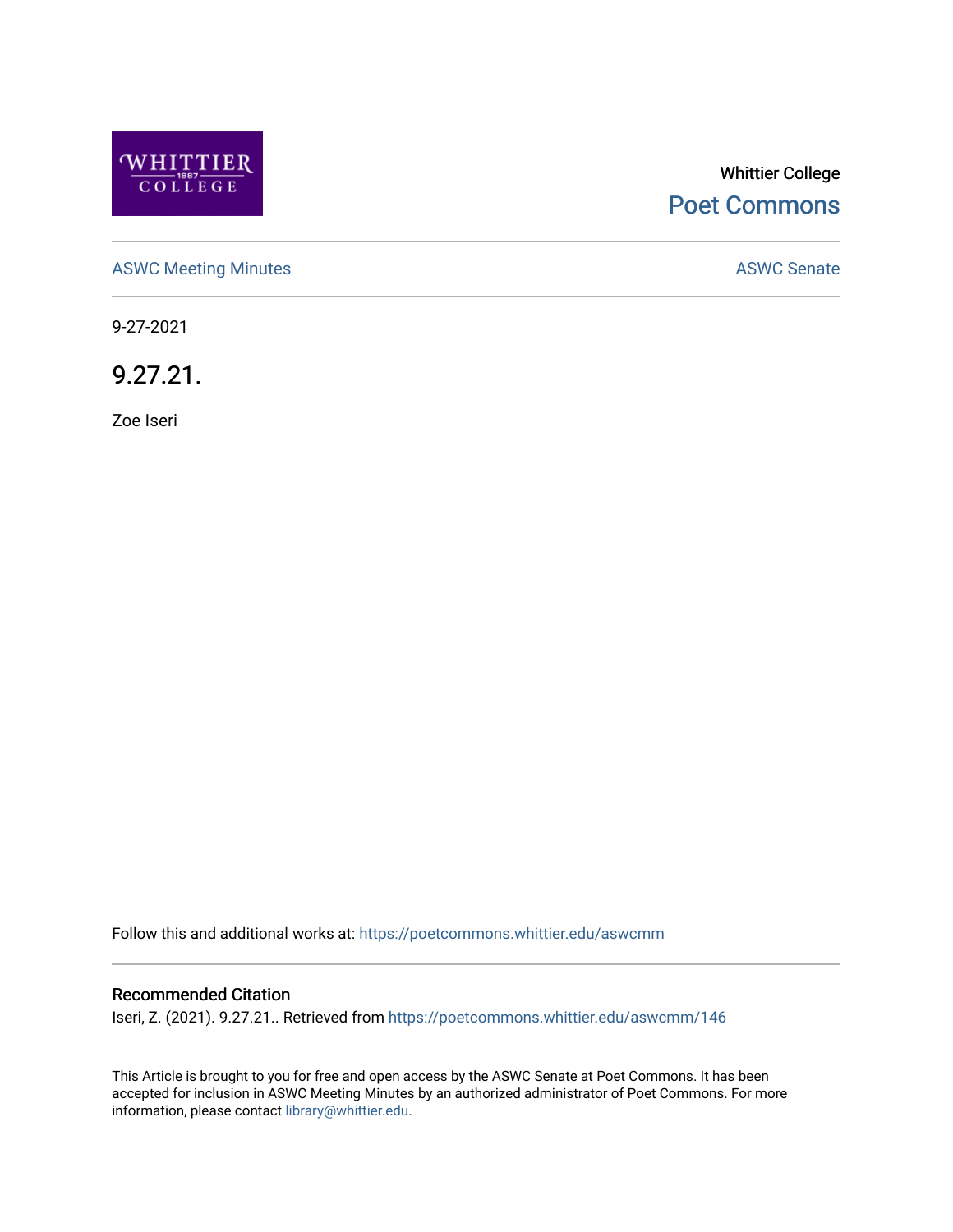

#### **Meeting Minutes for 9/27/21**

- **I. The meeting is called to order at 7:02 pm**
- **II. Moment of Silence/Inspirational quote**
	- **A.** INSPIRATIONAL QUOTE
	- **B.** Read By: Sen. Flores

#### **III. Mission Statement**

- **A.** The ASWC Senate, as the governing body of the Associated Students of Whittier College, is dedicated to the betterment of the college as an institution and as a member of the broader community. The Senate shall assist on-campus clubs and organizations in creating, promoting, and implementing dynamic programs and events that involve students and add value to their educational experience. This body will act as an open forum for students to voice their opinions and desires, always keeping the best interests of the ASWC in mind. In all its actions, the Senate will serve the students first with integrity, dedication, responsibility, and humility.
- **B.** Read By: Sen. Coco

#### **IV. Roll Call – Secretary Iseri**

- **A. Present:** President Hagan Martin, Vice President Brost, Treasurer Estrada, (Program Board) Director Pena, Senator Waldorf, Senator Flores, Senator Maldonado, Senator Lyle-Temple, Senator Bautista, Senator Duenas, Senator Coco, Senator Weber
- **B. Absent excused:** (CampusRelationsDirector) Director Benn, Representative Garrison
- **C. Unexcused:**

# **V. Minutes Amendment/Approval**

- **1.** Sen. Bautista
- **2.** Sen. Waldorf
- **VI. Public Voice**
	- **A.** None

#### **VII. President's Message -** *President Hagan-Martin*

- **A. Thank you for being patient this week**
- **B. It's the end of the month, however it's still September which is Sucide Awareness Month**
- **C. The Counseling Center as sent information for Senate and students know that Whittier College has invested in the Question, Persuade and Refer (QPR) Suicide Prevention program for several years now. Over 350 students,**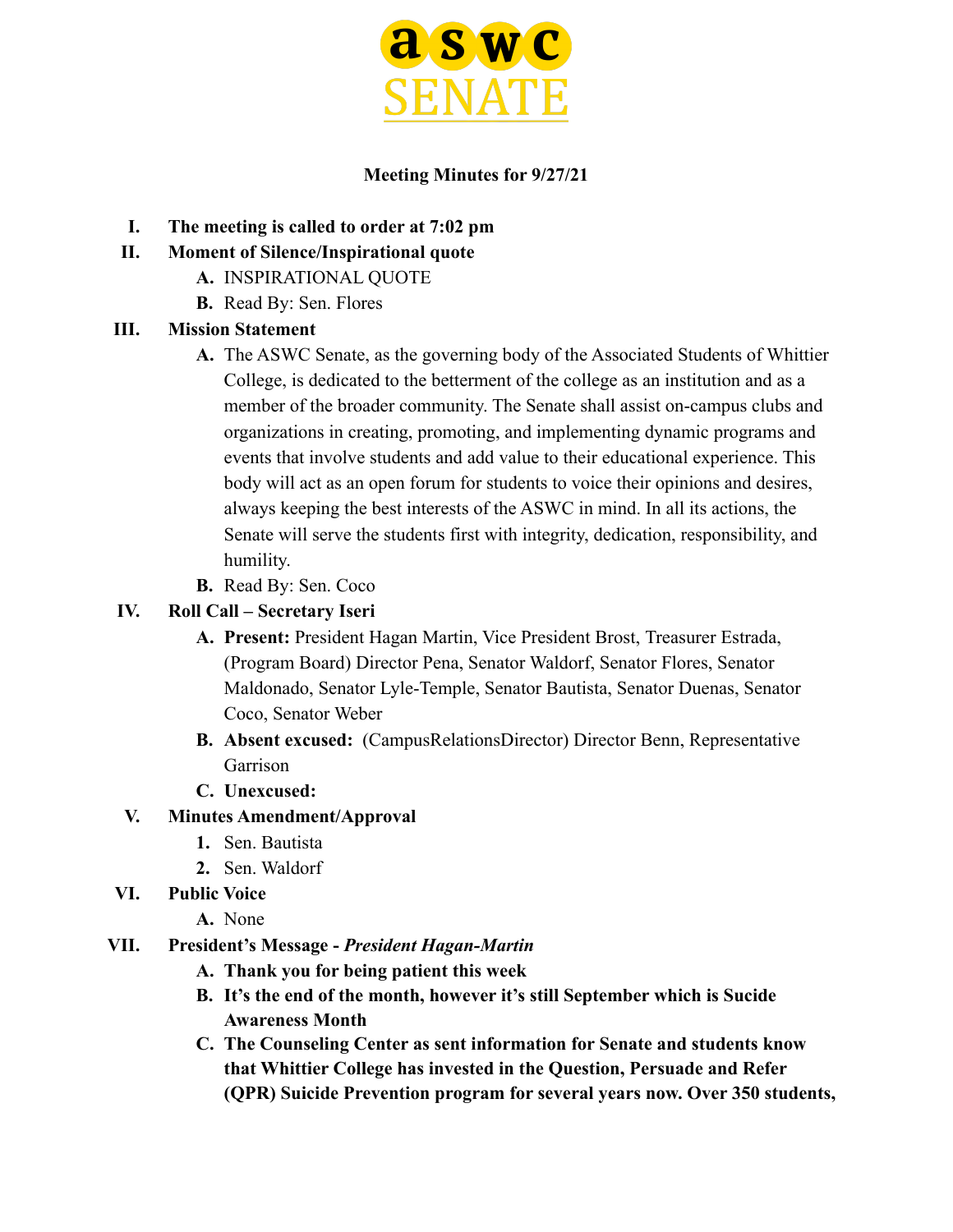

**staff and faculty have become certified in QPR-like CPR, in a life-threatening emergency, these members of our community are now prepared to make a difference. If you want to know more about the resources or to go through training, please contact The Counseling Center.**

- **D. I also wanted to mention that as we go through Hispanic Heritage Month that we recognize that we are a Hispanic serving institution and we should be by celebrating the histories, cultures and contributions of American citizens whose ancestors came from Spain, Mexico, the Caribbean and Central and South America.**
- **E. Dean Deanna Marino Conto is looking for ONE student representative for the Student success committee, please let me know at the end of this meeting if you are interested in that role.**
- **F.**
- **VIII. Treasurer's Report -** *Treasurer Estrada*
	- **A. No pending budget requests or daily calendar considerations**
	- **B. Accounts:**
		- **1. General Fund Balance:** \$
		- **2. Operational Account Balance:** \$
		- **3. Reserve Account Balance:** \$
		- **4. Allocated Thus Far:** \$
		- **5. First Readings:** \$
		- **6. Daily Calendar Considerations:** \$

**C.**

**IX. First Readings**

**A.**

- **X. Miscellaneous Business**
	- **A.**

# **XI. Constituent Reports**

# **A. Academic Affairs Chair:** *Sen. Waldorf*

- 1. I have contacted Sal regarding putting majors and minors on our diplomas but I have gotten no response. I will follow up again Monday which will have allowed him three business days to respond (sent the first email Wednesday).
- 2. I am working on creating an Academic Affairs Council run similarly to ICC but for honor societies so that they can have funding and hopefully have more of a presence on campus. I will start contacting each honor society on Monday.
- **B. First-Year Class Council:** *N/A/*

1.

- **C. Commuter Representative:** *Sen. Flores*
	- 1. N/A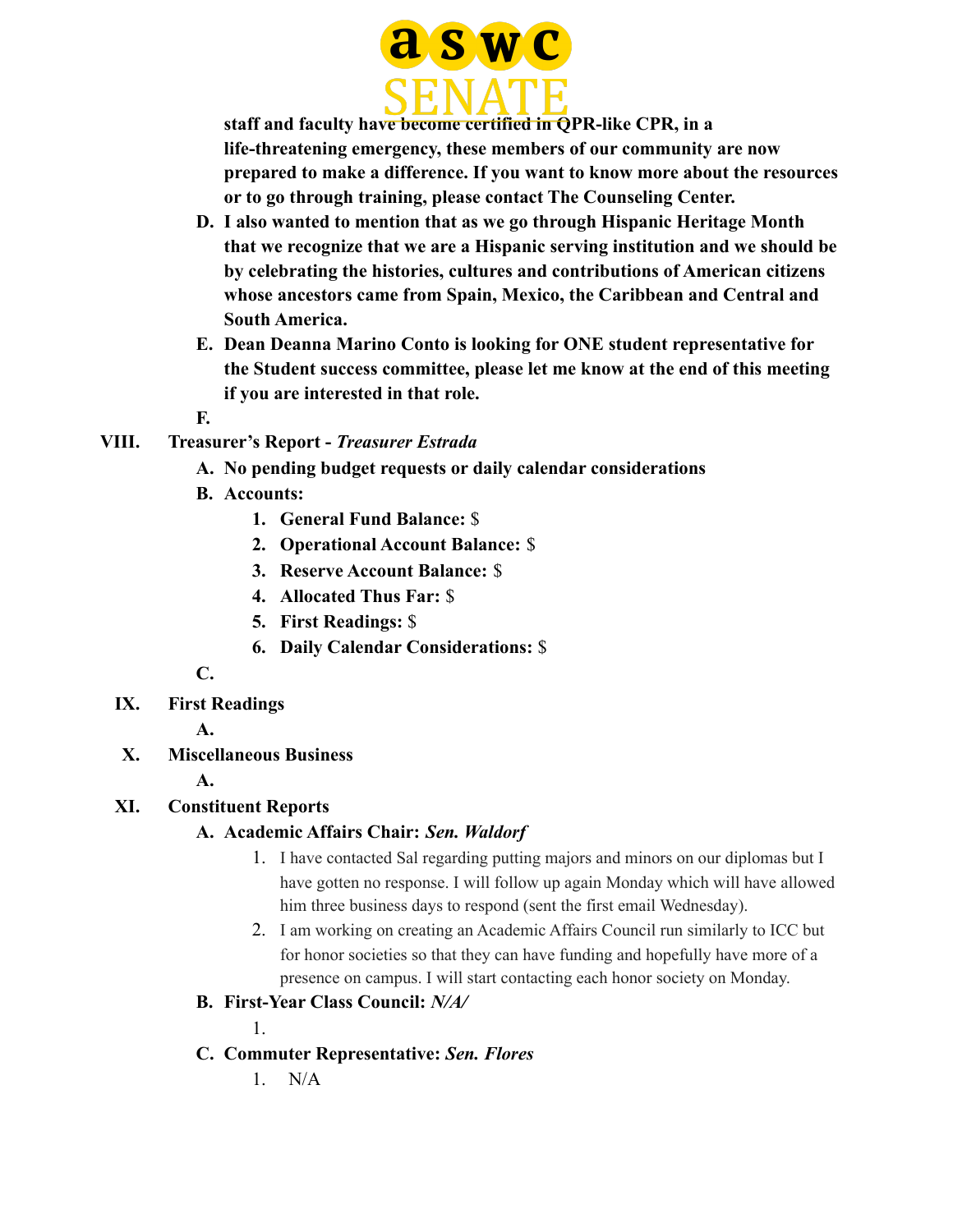

- **D.** Residential Hall Representative: *N/A*
- **E. Non-Traditional Student Representative:** *N/A*

# **F. 2nd-year Student Body Representative:** *Sen. Maldonado*

- 1. My main concern last week was knowing when the credit/debit machine in the Spot would be fixed. I saw that it is finally working so that is no longer a concern of mine.
- 2. However, I know there are still a lot of concerns pertaining the Campus Inn and the Spot and I have frequently heard another one.
	- a) I have talked to many students, whether they be commuters or residents, about the ant problem on campus. I am aware it is hard to control the behaviors of ants, but they frequently populate inside of the Spot while students are eating and the dorms.
	- b) I am wondering where I should direct these concerns? Facilities?

# **G. 3rd-year Student Body Representative:** *N/A*

1.

1.

1.

# **H. 4th- year Student Body Representative:** *Sen. Lyle-Temple*

- 1. Students are still asking for spot hours to be extended.
- 2. The Library requires 10K dollars in funding to open till midnight Sunday-Thursday for the whole year including the Spring. They will also require a campus safety officer to be stationed there during those hours.
	- a. Budget request will be sent out
- 3. Students are also still concerned with the Oubre situation and a lack of a statement.
- 4. Students are concerned about the washers
	- a. Facilities request for the washers has been submitted
- 5. Insect problem in the residence halls
	- a. Facilities has been notified
	- b. Exterminator on wednesday

# **I. Inter-Club Council Representative:** *Sen. Bautista*

1. N/A

# **J. Diversity Council Representative:** *Sen. Duenas*

- 1. What was done this week(09/20-09/24)
	- a) Sent out activities fair sign up sheet to all clubs in order to ensure representation of DC at the activities fair.
	- b) Had a meeting with Brittney(OEI) to ensure that all clubs got their EMS information in order to host events in person.
	- c) Working with one more club (UIPN) in order to get them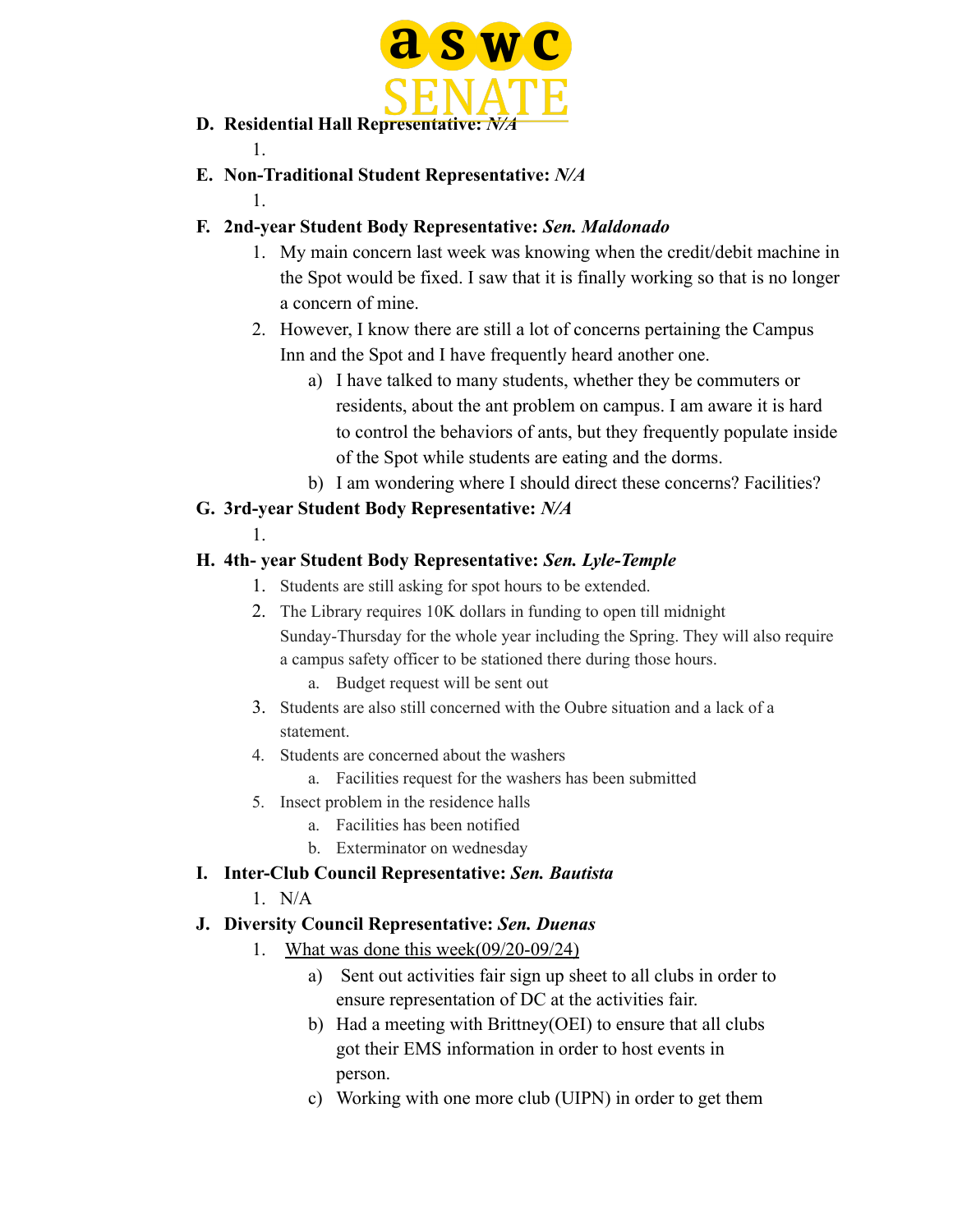

registered and active after a year of inactivity.

- d) Creating social media flyers introducing and tagging all DC clubs to promote recruitment.
- 2. Upcoming activities/plans
	- a) Host next DC meeting on October 1st regarding budget request and redistribution forms for clubs about the activities fair.
	- b) Plan out what DC will be doing for the activities fair( our own giveaways and flyers)
	- c) Working with club presidents regarding upcoming events and collaborations within October.(Specifically MEChA as they are planning a larger event in collaboration with Program Board as well)
- 3. Future plans for the year
	- a) Host another Diverse Identities Week/Sites of Solidarity event within the Spring Semester
	- b) Foster club collaboration within DC and branch out into having clubs also collaborate with ICC(at least one event within the year)
	- c) Host leadership workshops with presidents on both easier transitions of power within the Spring semester.
- 4. Announcements
	- a) Diversity Council will be hosting a meeting Friday October 1st regarding club funds and redistribution form assistance.
	- b) Activities Fair will be October 8th from 3pm to 6pm at the Upper Courtyard.
- **K. Social Justice Coalition Representative:** *N/A*
	- 1.
- **L. Media Council Representative:** *Sen. Garrison*
	- 1. N/A

# **M. Poet Student-Athlete Leadership Academy Male Representative:** *Sen. Coco*

- 1. We are looking to hold the annual Midnight Madness event this year and we are looking for some support from the media council for equipment. We have contacted Lachlan who is on the council.
- 2. I have discussed with the issues of my constituents that student-athletes face. One of the largest challenges, aside from mental health, is proper nutrition. I have discussed with some students and will bring it to the admin in the athletic center, opening a food store in the GAC. Many athletes skip meals due to time constraints and lack of ease when getting meals from the CI or the Spot. I would like to offer healthy, nutritious meals in the GAC for our student-athletes, or everyone who uses the GAC, to provide a quick and easy way to purchase food. 33% of female athletes struggle with eating disorders and 7% of male athletes do as well. This is a challenge that can be overcome with this solution.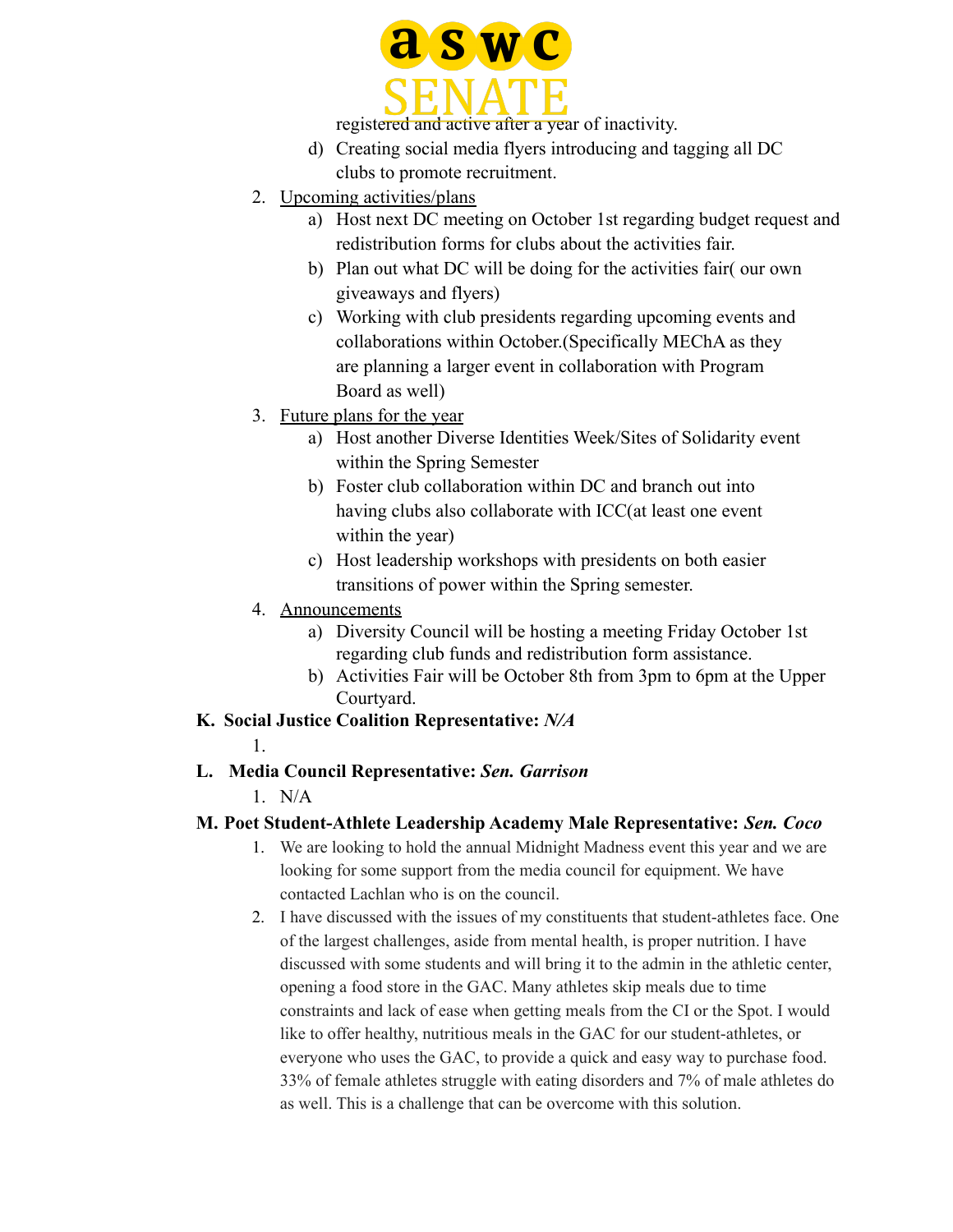

3. New bands are needed for the weight room which can be used by student-athletes and regular students who use the weight room, so a purchase is likely to be made soon in the upcoming weeks. Furthermore, there are other requests in the weight room to be purchased (chains, harnesses for resistance running, etc.) that will be looked at, priced, and likely brought to the budget committee to find funds.

# **N. Poet Student-Athlete Leadership Academy Female Representative:** *Sen. Weber*

1. I have heard upset over the lack of wearing masks in the GAC. There are many people that don't wear or even bring one at all, making many people feel unsafe. They are unsure who to contact and would like there to be changes to help keep everyone healthy.

#### **O. Inter-Society Council Female & Male Representative: N/A**

1.

# **XII. Committee Reports**

# **A. Administrative –***Vice President Brost*

- 1. Admin Committee did meet online last week. We came up with a game plan on how our weekly meetings will look like.
- 2. I also met with some Senators outside the committee to discuss what things they would like to accomplish this year. The Academic Affairs Council and Diversity Council Reps are looking into moving honors societies under the AAC.
- 3. The ICC and Commuter Reps are looking into adding more electric charging stations onto the campus.
- 4. These are amazing ideas Senators! Keep up the great work!

# **B. Budget Committee-** *Treasurer Estrada*

- 1. Budget Committee meets on Tuesdays from 12:30 pm 1:30 pm on zoom. Everyone that is signed up will be reminded through slack and text.
- 2. Tomorrow the Esports club will be coming in for their budget request, and we still need 2 more senators for the committee in order to vote. Please let me know by tonight, to make sure we can approve people.

# **C. Campus Relations-** *Director Benn*

1. This past week the CRC discussed our ideas for the posting schedule, of which one of the main posts would happen on Monday nights / Tuesday mornings to recap and summarize the Senate Meetings. Other ideas that came up were introducing the senators and also consistently reposting important information from other organizations. We discussed connecting all the social media accounts so that posts will carry over from one platform to the next.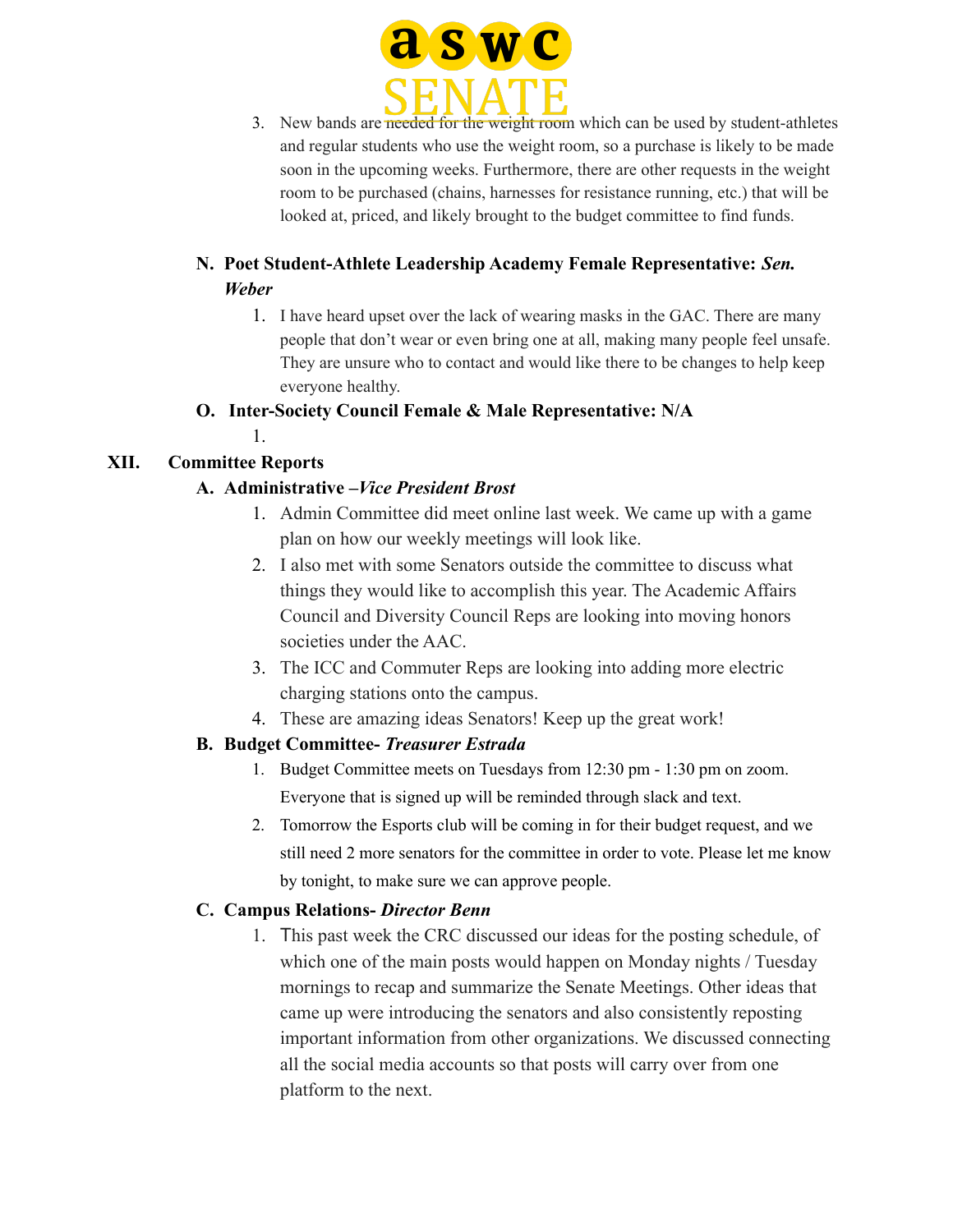

- 2. The topic of bringing back Senator of the Month was also discussed and we have a presentation that our committee is currently working on to best propose the new way of approaching this.
- 3. The CRC team also brainstormed ideas for inexpensive gear that we [the Table] could use / wear to better promote who we are around campus. We are in the process of also creating a presentation to best visualize this information.
- 4. We have come up with an event in partnership with Program Board called Tea with the Table. Further details will be coming out as we get logistics handled. We also discussed ideas for tabling at the Activities Fair and we'll be looking at using some of the outdoor games and promotional items for giveaways.
- 5. Our final topic of discussion was actually related to finding ways to best advertise flyers and other marketing materials for Senate. The CRC team came up with some ideas, such as new bulletin boards in high student traffic locations for better marketing.

# **D. Program Board –** *Director Pena*

- 1. Program Board is currently preparing for our events in October; such as College radio day with Kpoet, our movie night, pumpkin patch and crafts night, and also the activities fair. As apart of Campus Relations Committee, I am currently helping come up with a bingo to help students and orgs interact with each other at the activities fair. We are also working on ideas for the new senate gear.
- 2. October 20th seeing if they can a Haunted House
- 3. Oct 30th Movie Night Corpse Bride
- 4. Applications closed today

# **E. Advocacy-** *President Hagan-Martin*

- 1. Advocacy Committee will be meeting every Wednesday from 3:30pm via hybrid in the Senate Office as well as being on Zoom, please ask me individually for the meeting link
- 2. We met last week in discussion about food services and facilities, next week we should have more updates about timelines and how student concerns are being addressed.
- 3. Update as well, the Spot now is available with a debit and credit card system.

# **F. Elections-** *Secretary Iseri*

- 1. The elections Committee Met on Thursday and we went over:
	- a) What else we can do to advertise?
		- (1) The senators decided that tabling is the best opportunity for us to get more student involvement.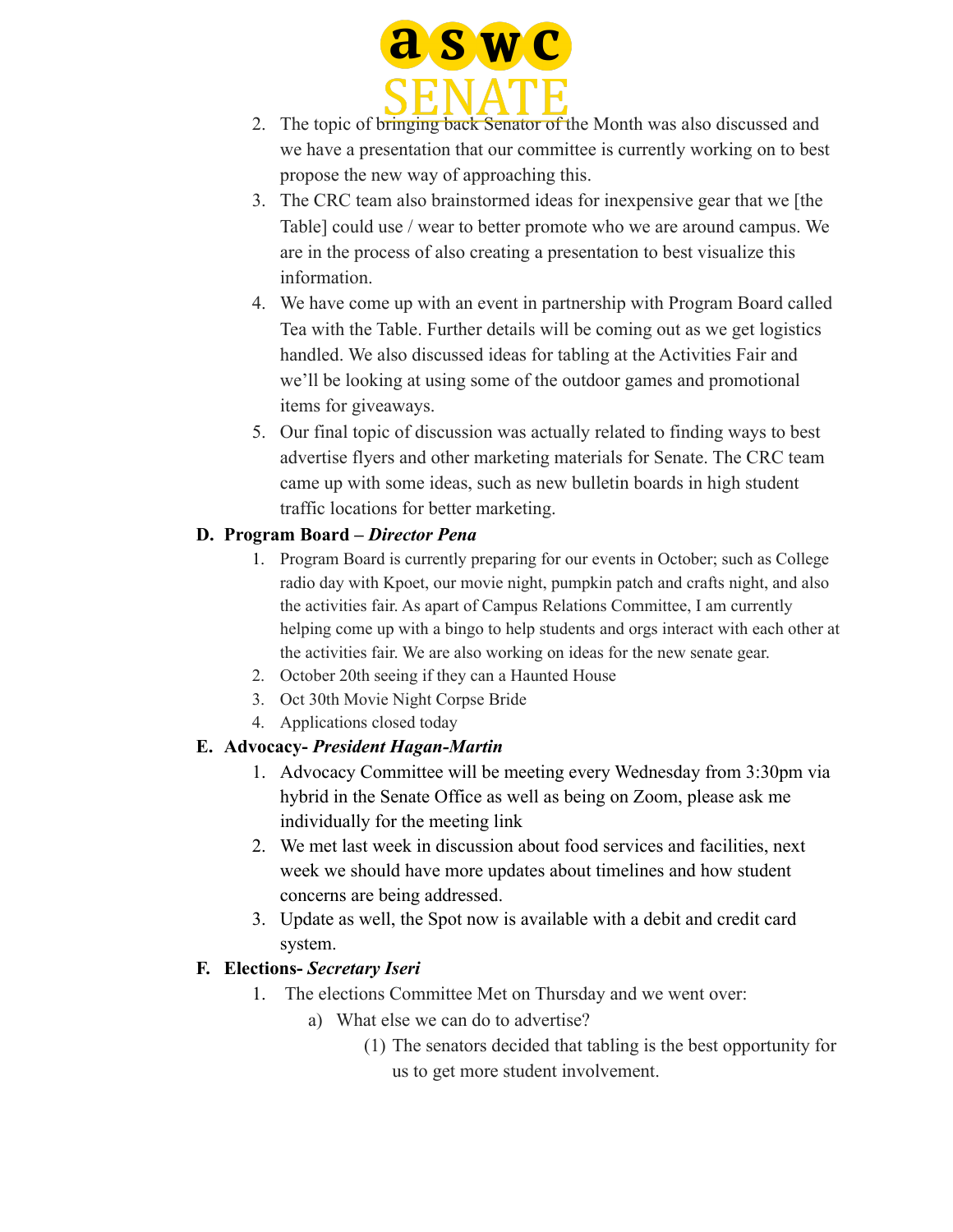

- b) How do we track how many people/who the senators talked to about running?
	- (1) make sure all senators tag the ASWC Senate Instagram account if they post it online.
- 2. So far we have 4 people who have submitted their forms to run, but we would love to see more students running. So, please continue talking to students individually, talking to your constituents, and just sharing information about the elections.
- 3. If you have any questions, concerns, or suggestions, please let me know!

# **G. Student Feedback Committee-** *Sen. Maldonado and Sen.*

- 1. The main project we were working on this week was finalizing the details for our TownHall
	- a. Date: Wednesday, September 29th, 2021
	- b. Time: 3:30pm
	- c. Location: Villalobos
- 2. We would also like to invite any other senators who would be interested in helping listen to student concerns and act as additional support when answering their questions
- 3. At this moment, the flyer is still being made and should be done by the beginning of next week
- 4. Please share this flyer on social media.

# **H. Finance Committee- Treasurer Estrada**

- 1.
- **I. Environmental-** *Sen. N/A*
	- 1.

# **XIII. Announcements**

# **A. Elections Tabling:**

- 1. Tomorrow from 12-2 pm there will be tabling in the Campus Center, for the fall 2021 elections. If you are available, please stop by to assist.
- 2. Also, we have gotten permission to hang up flyers promoting elections in the lower campus residence halls, so there are still flyers that need to be hung up.

# **B. National Voter Registration Day:**

- 1. tabling, tomorrow from 11 am until 2 pm
- **C. ICC Meetings**
	- 1. SLC 204 for ICC Meetings

# **D. Honor Societies**

1. please let Sen Waldorf or Senator Duenas